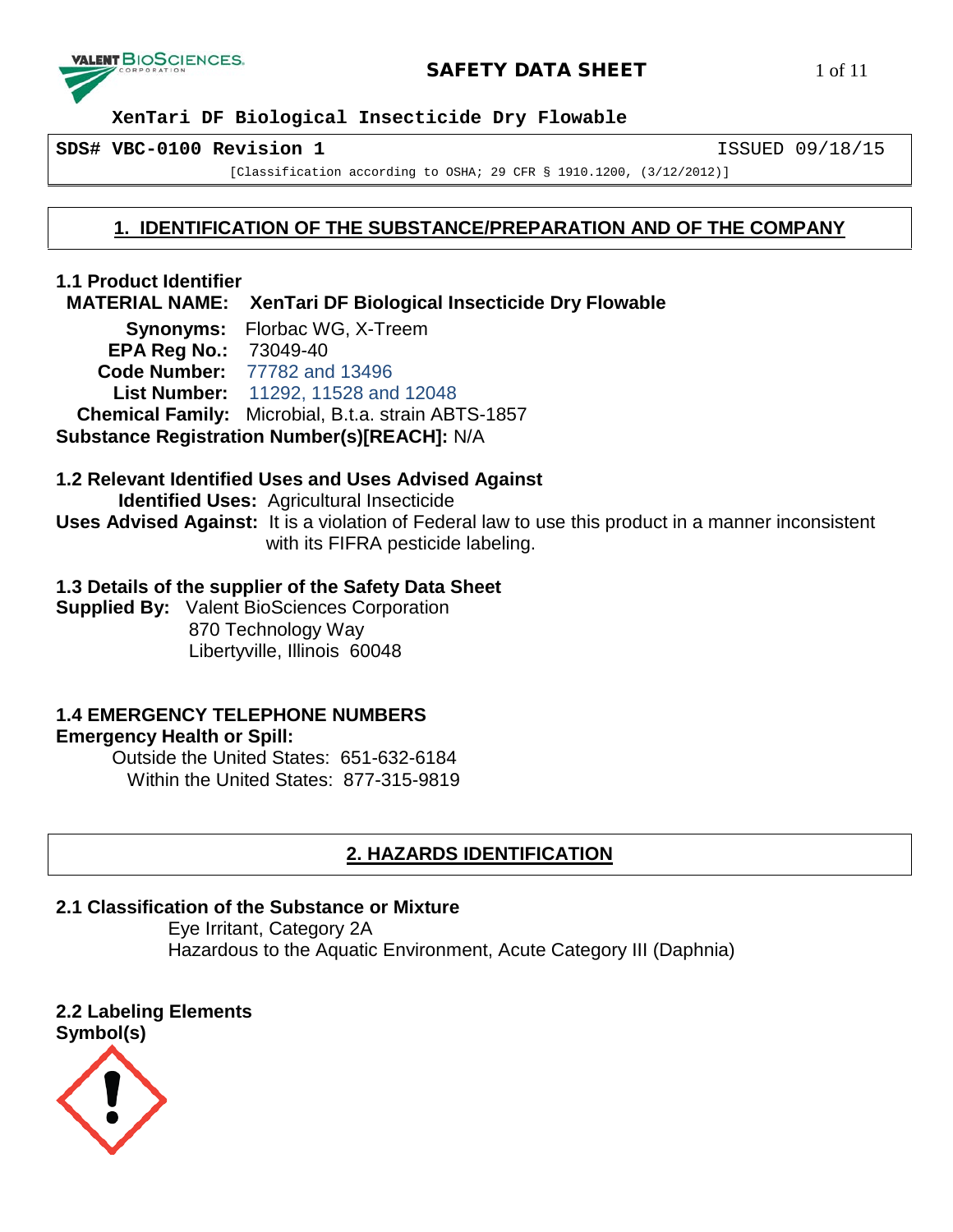

### **SAFETY DATA SHEET** 2 of 11

#### **XenTari DF Biological Insecticide Dry Flowable**

#### **SDS# VBC-0100 Revision 1** ISSUED 09/18/15

[Classification according to OSHA; 29 CFR § 1910.1200, (3/12/2012)]

**Signal Word**

**WARNING** 

#### **Hazard Statement(s)**

Causes serious eye irritation. . Harmful to aquatic life (daphnia)

#### **Precautionary Statement:**

#### **Prevention**

Wear protective gloves/protective clothing/eye protection/face protection. Avoid breathing dust Wash hands and face thoroughly after handling Avoid release to the environment

#### **Response**

IF IN EYES: Rinse cautiously with water for several minutes. Remove contact lenses, if present and easy to do. Continue rinsing. If eye irritation persists, get medical advice/attention.

If eye irritation persists: Get medical advice/ attention.

IF ON SKIN: Wash with soap and water.

Take off contaminated clothing and wash it before reuse.

#### **Disposal**

Dispose of contents/container in accordance with local/regional/national regulations.

#### **Safety**

Avoid contact with skin and eyes Wear suitable protective clothing and eye/face protection

#### **2.3 Other Hazards**

None identified.

|--|

| CAS#                | <b>Component Name</b>          | (Classification)                           | <b>Percent</b> |
|---------------------|--------------------------------|--------------------------------------------|----------------|
| 68038-71-1          | <b>Bta Fermentation solids</b> | Hazardous to Agautic<br>Environment Cat 3. | 54.0           |
| <b>Trade Secret</b> | Other ingredients              | Not classified                             | 46.0           |
|                     |                                |                                            |                |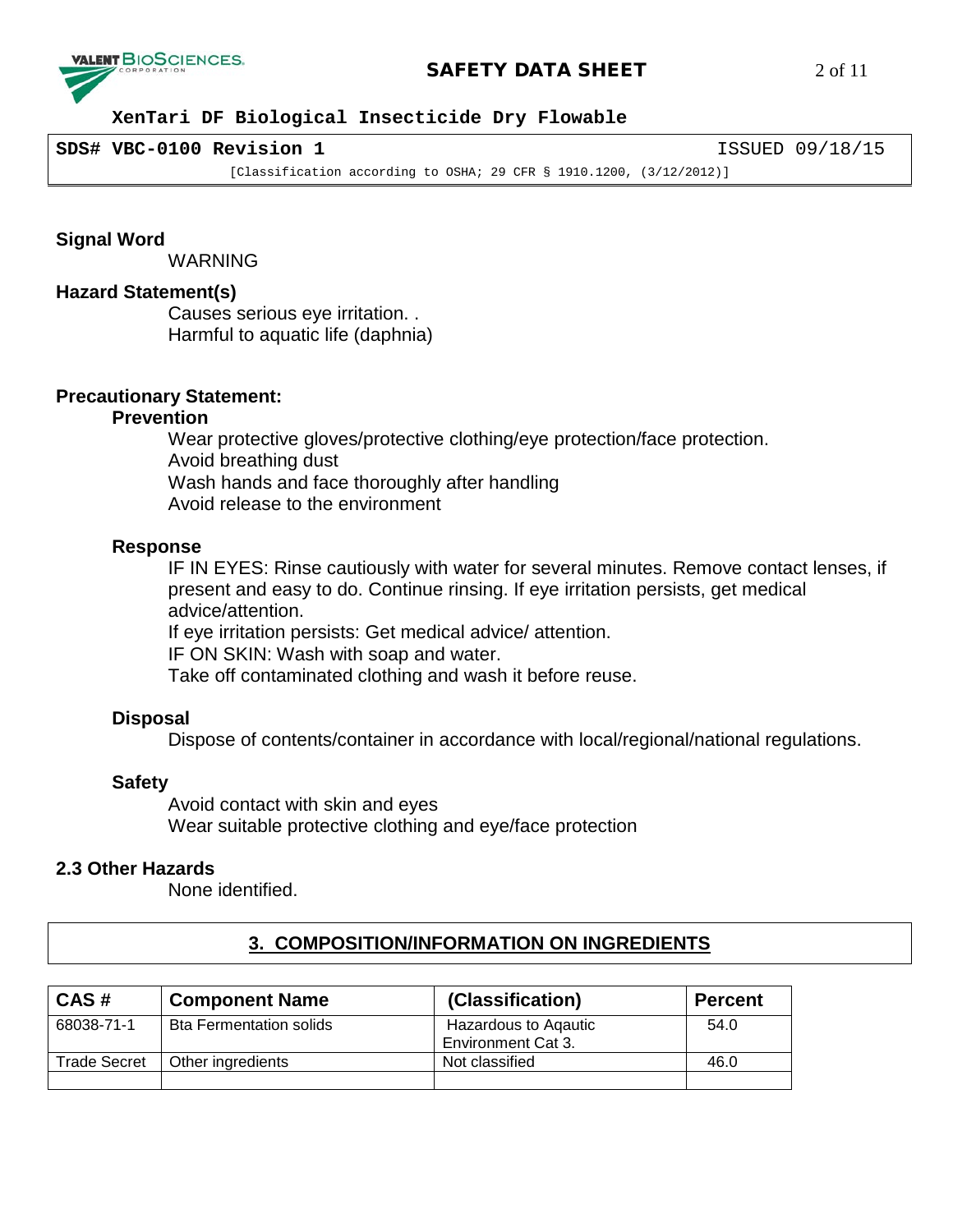

#### **SAFETY DATA SHEET** 3 of 11

 **XenTari DF Biological Insecticide Dry Flowable**

**SDS# VBC-0100 Revision 1** ISSUED 09/18/15

[Classification according to OSHA; 29 CFR § 1910.1200, (3/12/2012)]

# **4. FIRST AID MEASURES**

#### **4.1 Description of First Aid Measures**

**GENERAL:** In all cases of doubt, seek medical attention.

- **EYES:** Remove from source of exposure. Flush with copious amounts of water. Remove contact lenses, if present and easy to do, after the first 5 minutes, then continue rinsing. If irritation persists or signs of toxicity occur, seek medical attention. Provide symptomatic /supportive care as necessary.
- **SKIN:** Remove from source of exposure. Take off contaminated clothing. Flush with copious amounts of water. Cover irritated skin with an emollient. If irritation persists or signs of toxicity occur, seek medical attention. Provide symptomatic/supportive care as necessary.
- **INGESTION:** Remove from source of exposure. Move person to fresh air. Do NOT induce vomiting. Give large quantities of water. If signs of toxicity occur, seek medical attention. Provide symptomatic /supportive care as necessary.
- **INHALATION:** Remove from source of exposure. If signs of toxicity occur, seek medical attention. Provide symptomatic/supportive care as necessary. If person is not breathing, call 911, then give artificial respiration.

**4.2 Most important Symptoms and Effects, both Acute and Delayed Acute**

Eye irritation

#### **Delayed**

No information on significant adverse effects

**4.3 Indication of any Immediate Medical Attention and Special Treatment Needed**

Treat symptomatically and supportively

# **5. FIRE FIGHTING PROCEDURES**

#### **5.1 Extinguisher Media**

#### **Suitable Extinguisher Media**

Dry chemical, water spray, foam or carbon dioxide. Use appropriate medium for the underlying cause of the fire.

#### **Unsuitable Extinguisher Media**

None known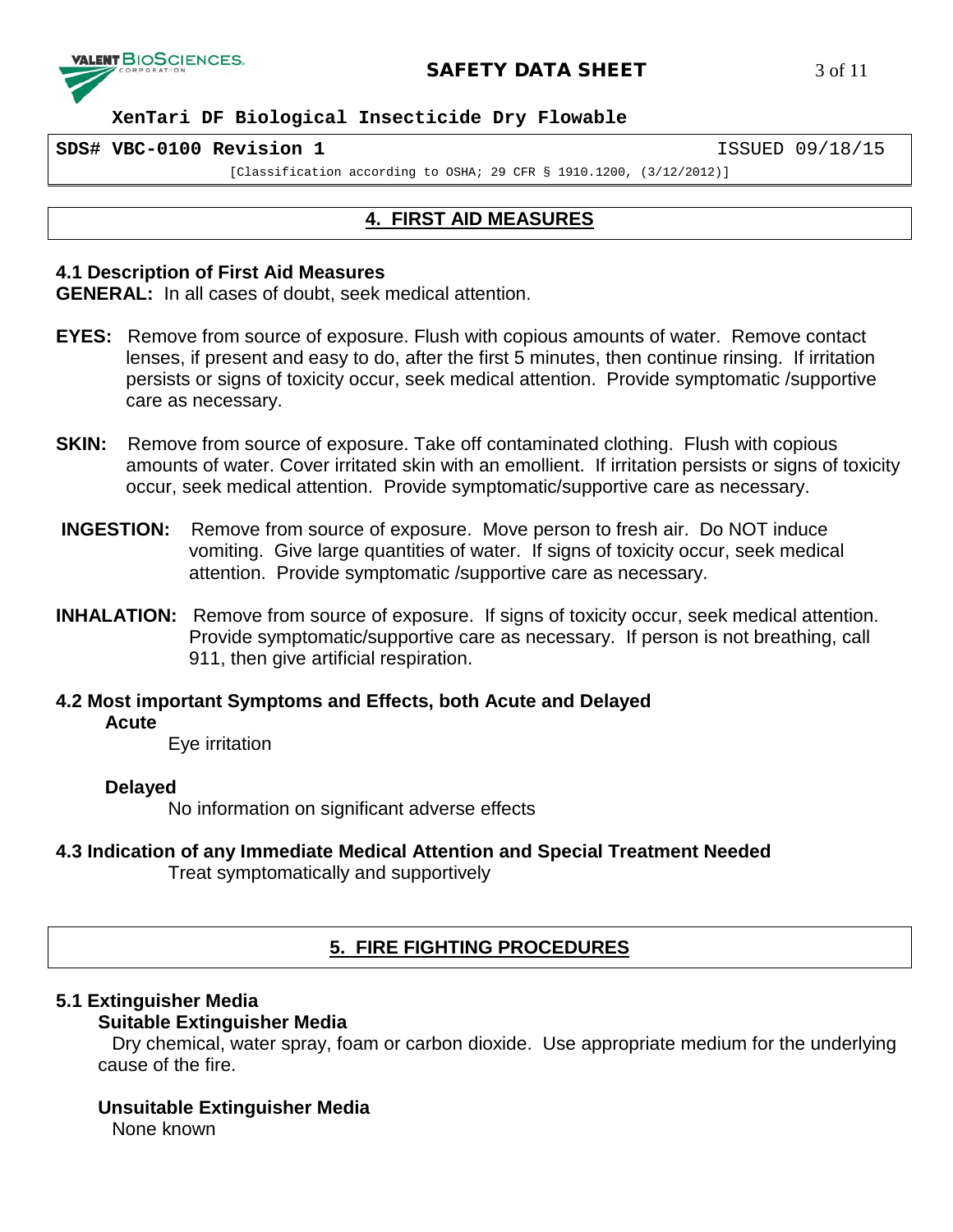

#### **SAFETY DATA SHEET** 4 of 11

#### **XenTari DF Biological Insecticide Dry Flowable**

**SDS# VBC-0100 Revision 1** ISSUED 09/18/15

[Classification according to OSHA; 29 CFR § 1910.1200, (3/12/2012)]

**5.2 Specific Hazards Arising from the Chemical**

None known

#### **Thermal decomposition products**

Carbon oxides, nitrogen oxides

#### **5.3 Advice to Firefighters**

#### **Protective Equipment and precautions for firefighters**

Fire fighter should wear full-face, self-contained breathing apparatus and impervious protective clothing. Fire fighters should avoid inhaling combustion products. See Section 8 (Exposure Controls / Personal Protection)

#### **Fire & Explosive hazard**

Not expected to be flammable.

# **6. ACCIDENTAL RELEASE MEASURES**

#### **6.1 Personal Precautions, Protective Equipment and Emergency Procedures**

Use in a well-ventilated area. Respiratory protection is not needed during normal product use. Wear eye protection appropriate to handling activities. Wear impervious gloves. Wear appropriate body coverings if contact may occur. Where exposure level is not known, wear respirator protection suitable for expected level of exposure, in addition to the personal protection as recommended in Section 8.

#### **6.2 Environmental Precautions**

Keep out of drains, sewers, ditches and waterways. Avoid runoff to waterways and sewers.

#### **6.3 Methods and Materials for Containment and Cleaning Up**

Ventilate area. Wear appropriate personal protective equipment. Recover product and place into appropriate container for disposal. Do not flush to sewer.

#### **6.4 Reference to Other Sections**

See Section 7 for Handling Procedures. See Section 8 for Personal Protective Equipment recommendations. See Section 13 for Disposal Considerations.

US Regulations may require reporting spills of hazardous materials: See Section 15: REGULATORY INFORMATION for details on reportable quantities, if any.

# **7. HANDLING AND STORAGE**

#### **7.1 Precautions for Safe handling**

Ventilate. Avoid breathing dust Avoid contact with eyes, skin or clothing. Wash thoroughly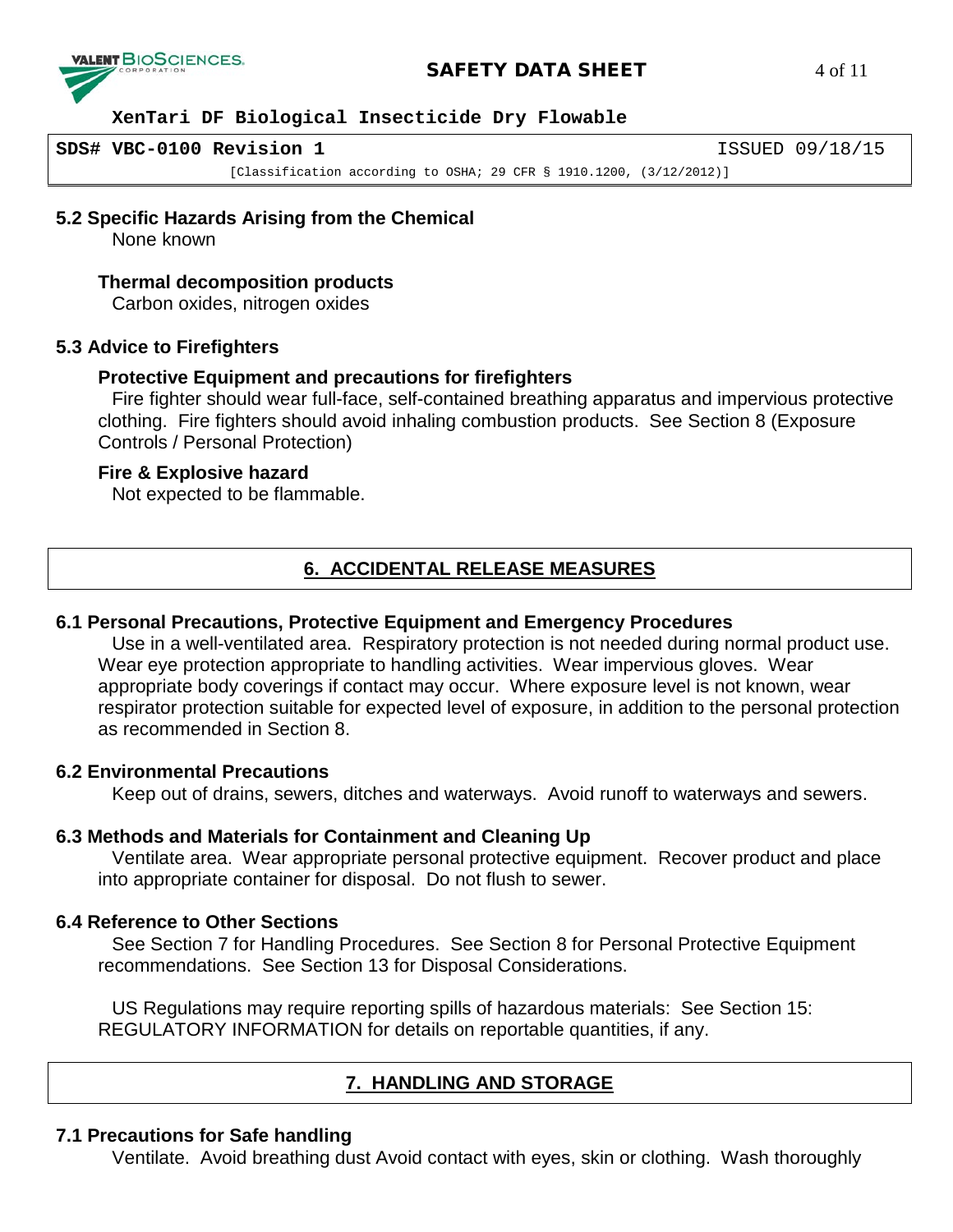

# **SAFETY DATA SHEET** 5 of 11

#### **XenTari DF Biological Insecticide Dry Flowable**

| SDS# VBC-0100 Revision 1 |                                                                        | ISSUED 09/18/15 |
|--------------------------|------------------------------------------------------------------------|-----------------|
|                          | [Classification according to OSHA; 29 CFR § 1910.1200, $(3/12/2012)$ ] |                 |

after handling. Do not eat drink or smoke while working with product, obey reasonable safety precautions and practice good housekeeping. For filling operations respiratory protection may be recommended particularly in enclosed areas.

#### **7.2 Conditions for Safe Storage, Including Incompatibilities**

Protect against physical damage. Close containers of unused material. Store in a dry, cool, ventilated place, away from direct sunlight.

#### **Incompatibilities**

None Known

#### **7.3 Specific End Use(s)**

Agricultural insecticide.

# **8. EXPOSURE CONTROLS/PERSONAL PROTECTION**

# **8.1 Control Parameters**

**Component Exposure Limits** 

None

#### **Derived No Effect Levels (DNELs)**

No DNELs available

#### **Predicted No Effect Concentrations (PNECs)**

No PNECs available

#### **8.2 Exposure Controls**

#### **Appropriate Engineering Controls**

Provide general ventilation. Where adequate general ventilation is unavailable use process enclosure, local exhaust ventilation, or other engineering controls

#### **SKIN PROTECTION:**

Wear protective clothing, including boots and gloves. Wear gloves made of impervious material. Wash thoroughly with soap and water after handling.

#### **EYE PROTECTION:**

Wear goggles, safety glasses with side shields or full-face shield when splashing or spraying of materials is likely.

#### **RESPIRATORY PROTECTION:**

For filling operations if dust/mist is produced respiratory protection is recommended or where respiratory protection is warranted, use dust/mist filtering respirator (MSHA/NIOSH approved number prefix TC-21C or a NIOSH approved respirator with any N, P, R or HE filter). Wash thoroughly with soap and water after handling.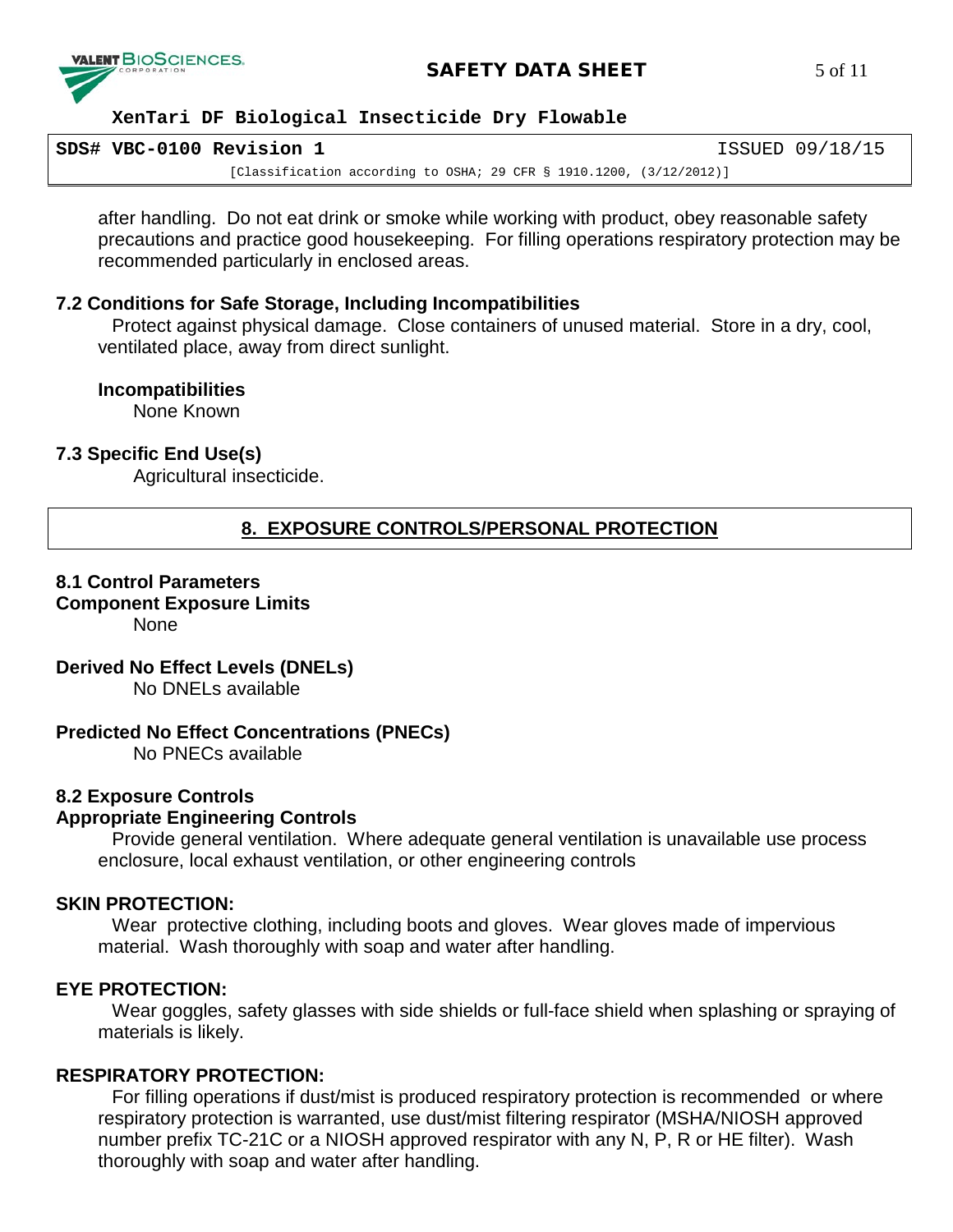

### **SAFETY DATA SHEET** 6 of 11

 **XenTari DF Biological Insecticide Dry Flowable**

**SDS# VBC-0100 Revision 1** ISSUED 09/18/15

[Classification according to OSHA; 29 CFR § 1910.1200, (3/12/2012)]

# **9. PHYSICAL AND CHEMICAL PROPERTIES**

#### **9.1 Information on Basic Physical and Chemical Properties**

| Appearance:                     | Granule, yellow to brown     | Odor:                      | Organic/Malt         |
|---------------------------------|------------------------------|----------------------------|----------------------|
| pH:                             | $\approx$ 4.1 (10% dilution) | Odor Threshold:            | Not determined       |
| <b>Melting Point:</b>           | Not Applicable               | <b>Boiling Point:</b>      | Not Determined       |
| Specific Gravity:               | Not Determined               | Solubility $(H2O)$ :       | Not Determined       |
| Octanol/H <sub>2</sub> O Coeff: | Not Determined               | <b>Bulk Density:</b>       | $0.391 - 0.458$ g/ml |
| Molecular Weight:               | Not Applicable               | <b>Evaporation Rate:</b>   | Not Applicable       |
| Auto Ignition:                  | Not Determined               | Decomposition Temp.:       | Not Determined       |
| Flash Point:                    | Not Determined               | LFL:                       | Not Determined       |
| Vapor Density:                  | Not Determined               | UFL:                       | Not Determined       |
| VOC:                            | Solid                        | Vapor Pressure:            | Not Determined       |
| Kinematic Viscosity:            | Not Determined               | <b>Flammability Class:</b> | Not flammable        |
|                                 |                              |                            |                      |

# **10. CHEMICAL STABILITY AND REACTIVITY**

#### **10.1 Reactivity**

Material does not pose a significant reactivity hazard.

#### **10.2 Chemical Stability**

Stable under ordinary conditions of use and storage. Spontaneous reaction not possible.

#### **10.3 Possibility of Hazardous Reactions**

Does not undergo hazardous polymerization

# **10.4 Conditions to Avoid**

None known

#### **10.5 Incompatible Materials**

None known

#### **10.6 Hazardous Decomposition Products**

Carbon oxides and unidentified organic compounds.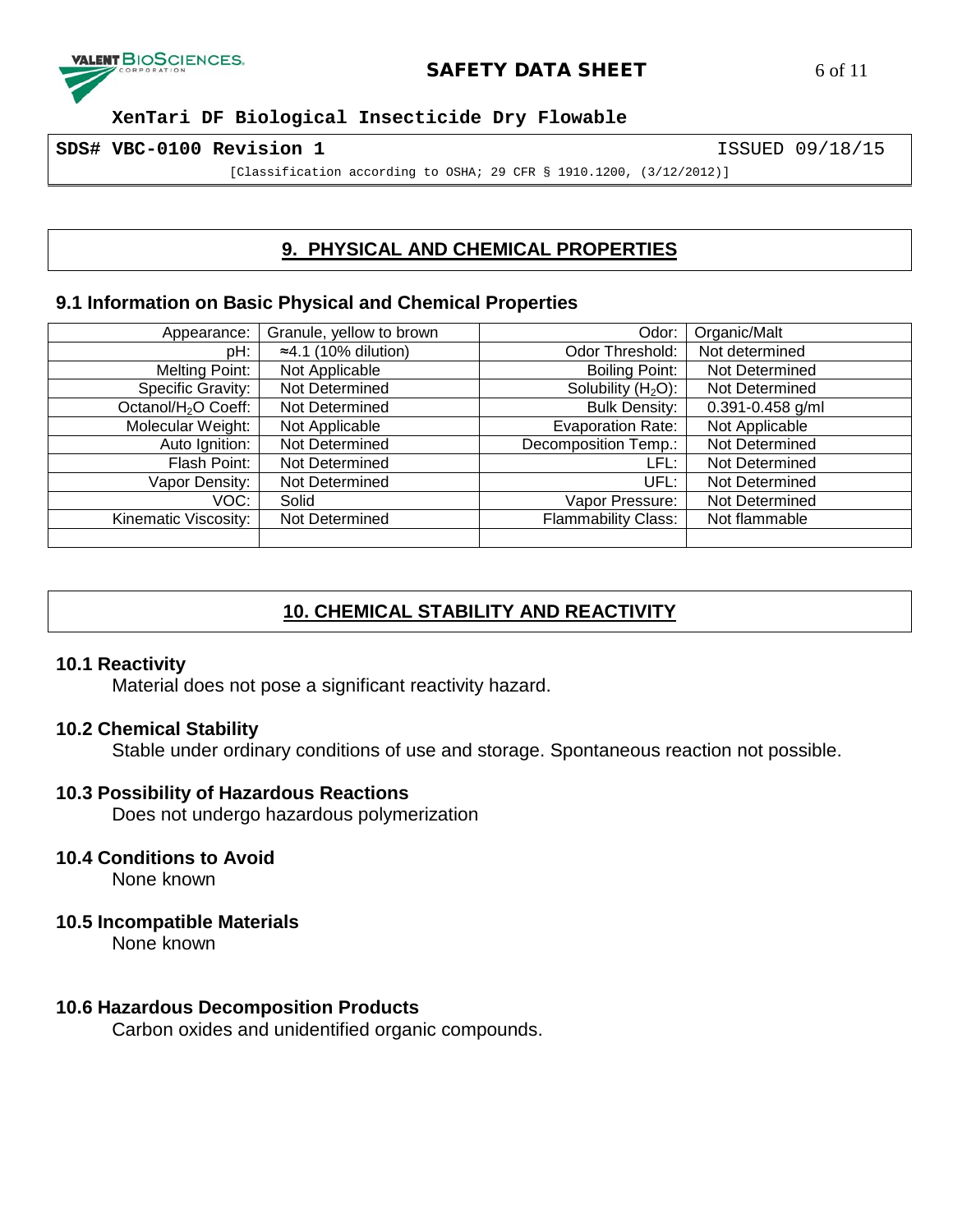

#### **SAFETY DATA SHEET** 7 of 11

#### **XenTari DF Biological Insecticide Dry Flowable**

**SDS# VBC-0100 Revision 1** ISSUED 09/18/15

[Classification according to OSHA; 29 CFR § 1910.1200, (3/12/2012)]

# **11. TOXICOLOGICAL INFORMATION**

#### **11.1 Information on Toxicological Effects**

#### Likely Routes of Exposure

Inhalation: Yes Eye Contact: Yes Skin Contact: Yes Ingestion: Not likely

Product (or TGAI where noted) Toxicology

Acute Effects Oral Toxicity:  $LD_{50} > 5,000$  mg/kg (rat) [EPA Toxicity Category IV] Dermal Toxicity:  $LD_{50} > 2,000$  mg/kg (rabbit) Inhalation Toxicity:  $LD_{50} > 5.33$  mg/L Corrosiveness: Not corrosive. Dermal Irritation: Mild irritant (slight erythema, reversible by day 7 Ocular Irritation: Causes serious eye irritation. Cleared by day 14. Dermal Sensitization: Not a sensitizer (guinea pig)

Mutagenicity Information: Components of this product are not listed as mutagens.

Carcinogenicity Information: Components of this product are not listed as carcinogenic by NTP, IARC or OSHA.

Developmental/Reproductive Toxicity: This material is not teratogenic Special Target Organ: Eye Irritation. Aspiration Hazard: Not Applicable Repeat Dose Studies: Not Applicable, Acute Toxicity testing was all negative

# **12. ECOLOGICAL INFORMATION**

#### **12.1 Ecotoxicity (Data for a Concentrated Technical Powder)**

Do not allow into waterways or lakes.

Fish:  $LC_{50}$  >100 mg/L (96-H, Rainbow Trout)

Bird: NOEL 1714 mg /kg /Day (3.4 x 10<sup>11</sup> cfu/kg) (Dietary - Bobwhite Quail & Mallard Duck)

Invertebrates:  $LC_{50}$  12 mg/L (Daphnia; 10-day static renewal)

#### **12.2 Persistence and Degradability**

No data available

#### **12.3 Bioaccumulation potential**

No data available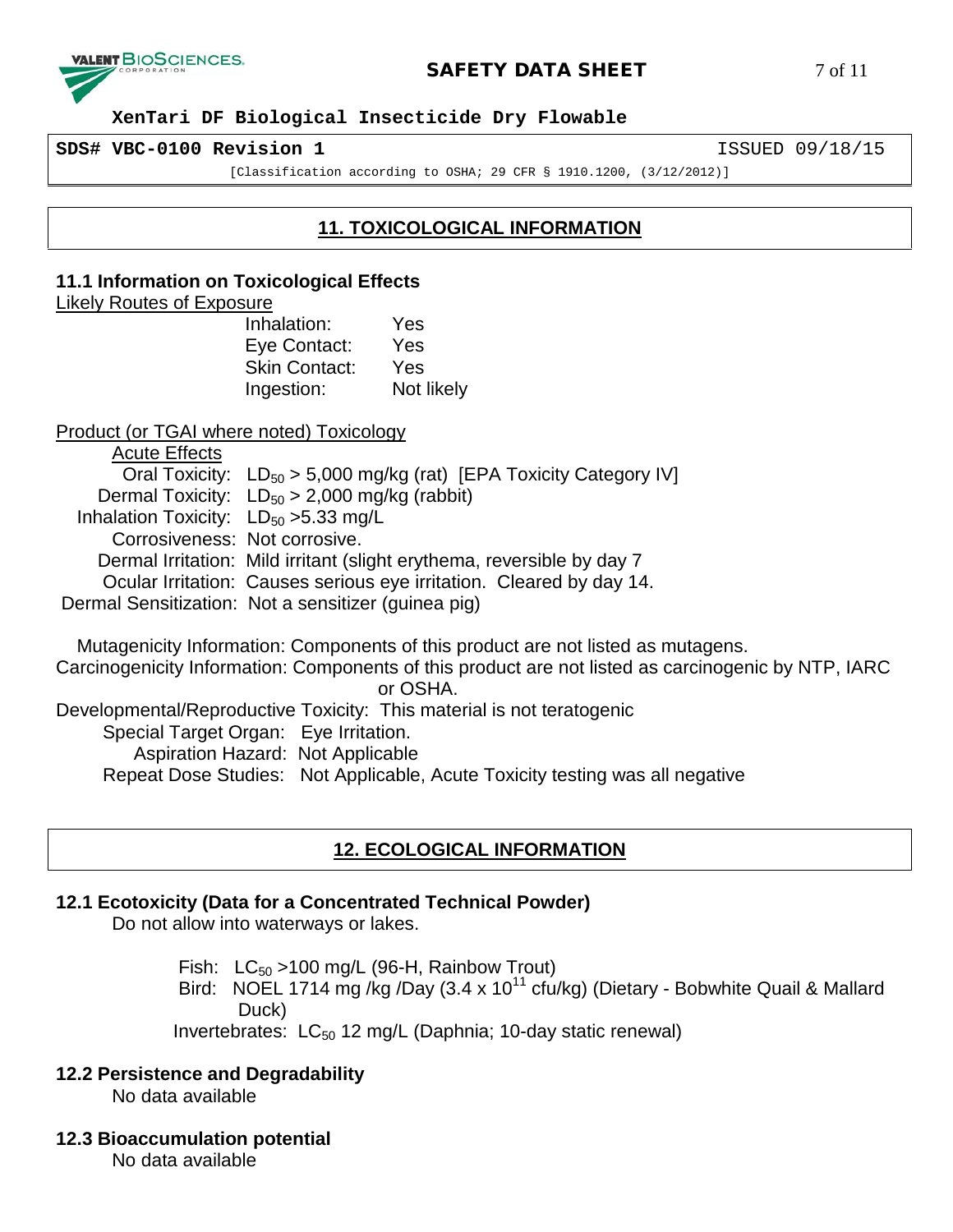

#### **SAFETY DATA SHEET** 8 of 11

#### **XenTari DF Biological Insecticide Dry Flowable**

**SDS# VBC-0100 Revision 1** ISSUED 09/18/15

[Classification according to OSHA; 29 CFR § 1910.1200, (3/12/2012)]

**12.4 Mobility in Soil**

No data available

# **12.5 Results of PBT and vPvB assessment**

Assessments not performed

#### **12.6 Other adverse effects**

None known

# **13. DISPOSAL CONSIDERATIONS**

#### **13.1 Waste Disposal Methods**

Dispose of product in accordance with federal, state, provincial, and local regulations. Prevent contamination of environment by wastes.

#### US EPA WASTE NUMBER & DESCRIPTIONS:

There is no applicable EPA waste number. This product, if discarded, is not expected to be a characteristic or listed hazardous waste.

#### **14. TRANSPORTATION INFORMATION**

DOT STATUS: Not regulated for domestic ground transport by US DOT UN PROPER SHIPPING NAME: N/A RERMARKS: N/A

 IATA/ICA0 STATUS: Not Regulated PROPER SHIPPING NAME: N/A REMARKS: N/A

 IMDG STATUS: Not Regulated PROPER SHIPPING NAME: N/A REMARKS: N/A

#### **15. REGULATORY INFORMATION**

| 15.1 Safety, Health and Environmental Regulations / Specific Legislation |  |  |  |  |  |
|--------------------------------------------------------------------------|--|--|--|--|--|
| <b>TSCA STATUS: Exempt</b>                                               |  |  |  |  |  |
| CERCLA STATUS: Not regulated as hazardous                                |  |  |  |  |  |
| SARA STATUS: Acute: No Chronic: No Fire: No CDT: No                      |  |  |  |  |  |
| RCRA STATUS: Not regulated as hazardous                                  |  |  |  |  |  |
| State Right-To-Know: Not Listed                                          |  |  |  |  |  |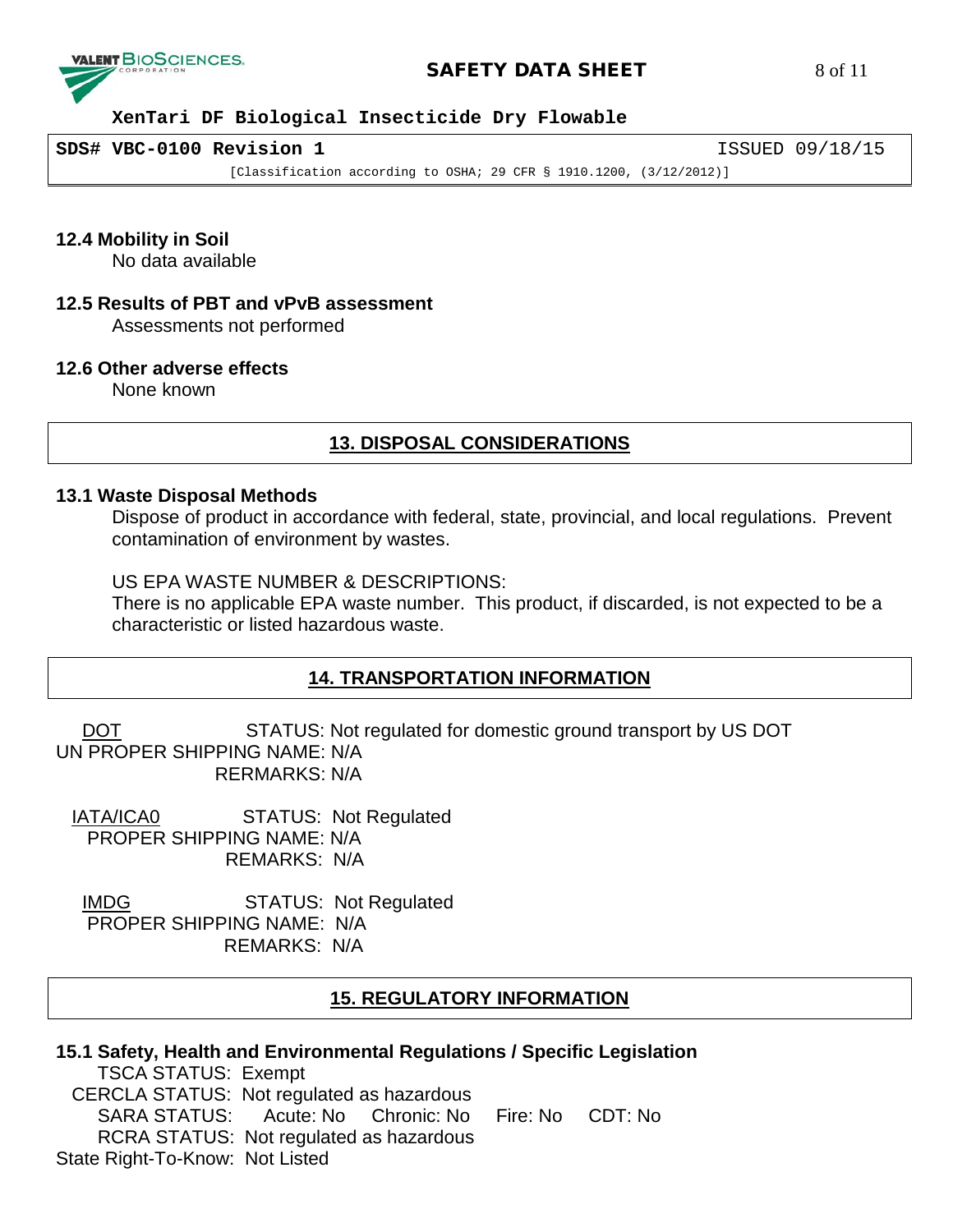

 **XenTari DF Biological Insecticide Dry Flowable**

| SDS# VBC-0100 Revision 1 |                                                                        | ISSUED 09/18/15 |
|--------------------------|------------------------------------------------------------------------|-----------------|
|                          | [Classification according to OSHA; 29 CFR § 1910.1200, $(3/12/2012)$ ] |                 |

Consult applicable national, state provincial or local laws to determine regulations, laws or ordinances which may be applicable.

OSHA HAZARD COMMUNICATION STANDARD: Not defined by the OSHA Hazard Communication Standard, 29 CFR

# **15.2 EPA Pesticide Regulations**

EPA Registration Number: 73049-40 EPA Pesticide Label signal word: CAUTION

Product must have EPA Approved Pesticide Label attached to or accompanying all containers.

This chemical is a pesticide product registered by the United States Environmental Protection Agency and is subject to certain labeling requirements under federal pesticide law. These requirements differ from the classification criteria and hazard information required for safety data sheets (SDS), and for workplace labels of non-pesticide chemicals. The hazard information required on the pesticide label is reproduced below. The pesticide label also includes other important information, including directions and limitations for its use.

# **PRECAUTIONARY STATEMENTS HAZARDS TO HUMANS AND DOMESTIC ANIMALS CAUTION**

Causes moderate eye irritation. Harmful if absorbed through the skin or inhaled. Avoid contact with skin, eyes or clothing. Avoid breathing dust or spray mist. Wash thoroughly with soap and water after handling and before eating, drinking, chewing gum, using tobacco or using the toilet. Remove and wash contaminated clothing before reuse.

# **ENVIRONMENTAL HAZARDS**

This product is toxic to aquatic invertebrates. For terrestrial uses: Do not apply directly to water, or to areas where surface water is present or to intertidal areas below the mean high water mark. Do not contaminate water when disposing of equipment washwaters or rinsate.

This product is toxic to the green lacewing and the predatory mite (*Metaseiulus occidentalis)*.

This product must not be applied aerially within 1/4 mile of any habitats of threatened or endangered lepidoptera. No manual application can be made within 300 feet of any threatened or endangered lepidoptera.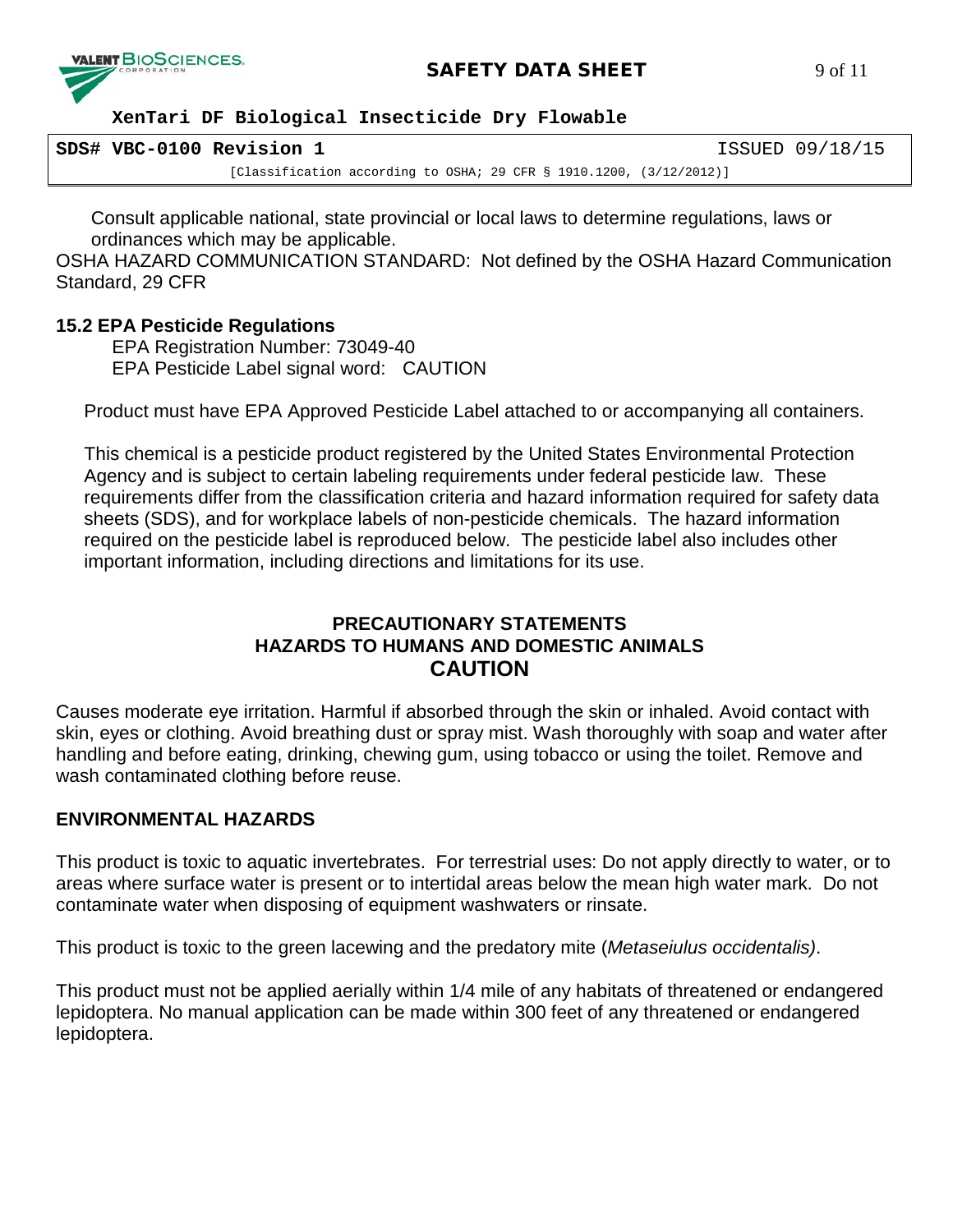

# **SAFETY DATA SHEET** 10 of 11

#### **XenTari DF Biological Insecticide Dry Flowable**

#### **SDS# VBC-0100 Revision 1** ISSUED 09/18/15

[Classification according to OSHA; 29 CFR § 1910.1200, (3/12/2012)]

#### **STORAGE AND DISPOSAL**

Do not contaminate water, food or feed by storage and disposal.

Pesticide Storage: Reclose containers of unused XenTari. Store in a dry place inaccessible to children and out of sunlight.

Pesticide Disposal: Wastes resulting from the use of this product must be disposed of on site or at an approved waste disposal facility.

Container Handling: Nonrefillable container. Do not reuse or refill this container. Completely empty bag into application equipment, then offer for recycling if available or dispose of empty bag in a sanitary landfill, or by incineration, or, if allowed by state and local authorities, by burning. **If burned, stay out of smoke.**

# **16. OTHER INFORMATION**

| <b>NFPA Hazard Ratings</b><br>Health:<br>Flammability:<br>Instability:  | $\overline{0}$<br>0                 | <b>HMIS Hazard Ratings</b><br>Health:<br>Flammability:<br>Instability:                                                                                                                                                                                                                                                                                                               | - 0<br>- 0 |                                                            | $0 =$ Minimal<br>$1 =$ Slight<br>$2 =$ Moderate<br>$3 =$ Serious<br>$4 =$ Extreme |
|-------------------------------------------------------------------------|-------------------------------------|--------------------------------------------------------------------------------------------------------------------------------------------------------------------------------------------------------------------------------------------------------------------------------------------------------------------------------------------------------------------------------------|------------|------------------------------------------------------------|-----------------------------------------------------------------------------------|
| <b>REASON FOR ISSUE:</b><br>APPROVAL DATE:<br>SUPERSEDES DATE: 08/14/15 |                                     | 09/18/15                                                                                                                                                                                                                                                                                                                                                                             |            |                                                            | Corrected Shipping Classification based on IMDG Code 2.9.3.3.1                    |
| LEGEND: $N/A = Not$ Applicable                                          | $N/L = Not$ Listed<br>$C = Ceiling$ | $\overline{a}$ $\overline{b}$ $\overline{c}$ $\overline{c}$ $\overline{c}$ $\overline{c}$ $\overline{c}$ $\overline{c}$ $\overline{c}$ $\overline{c}$ $\overline{c}$ $\overline{c}$ $\overline{c}$ $\overline{c}$ $\overline{c}$ $\overline{c}$ $\overline{c}$ $\overline{c}$ $\overline{c}$ $\overline{c}$ $\overline{c}$ $\overline{c}$ $\overline{c}$ $\overline{c}$ $\overline{$ |            | $N/D = Not Determined$<br>$L =$ Listed<br>$S = Short-term$ |                                                                                   |

(R) = Registered Trademark of Valent BioSciences Corp.

(TM) = Registered Trademark of Valent BioSciences Corp.

The information provided in this Safety Data Sheet (SDS) is provided in good faith and believed to be accurate at the time of preparation of the SDS. However, to the extent consistent with applicable law, Valent BioSciences Corporation and its subsidiaries or affiliates extend no warranties, make no representations, and assume no responsibility as to the accuracy, suitability, or completeness of such information. Additionally, to the extent consistent with applicable law, neither Valent BioSciences Corporation nor any of its subsidiaries or affiliates represents or guarantees that this information or product may be used without infringing the intellectual property